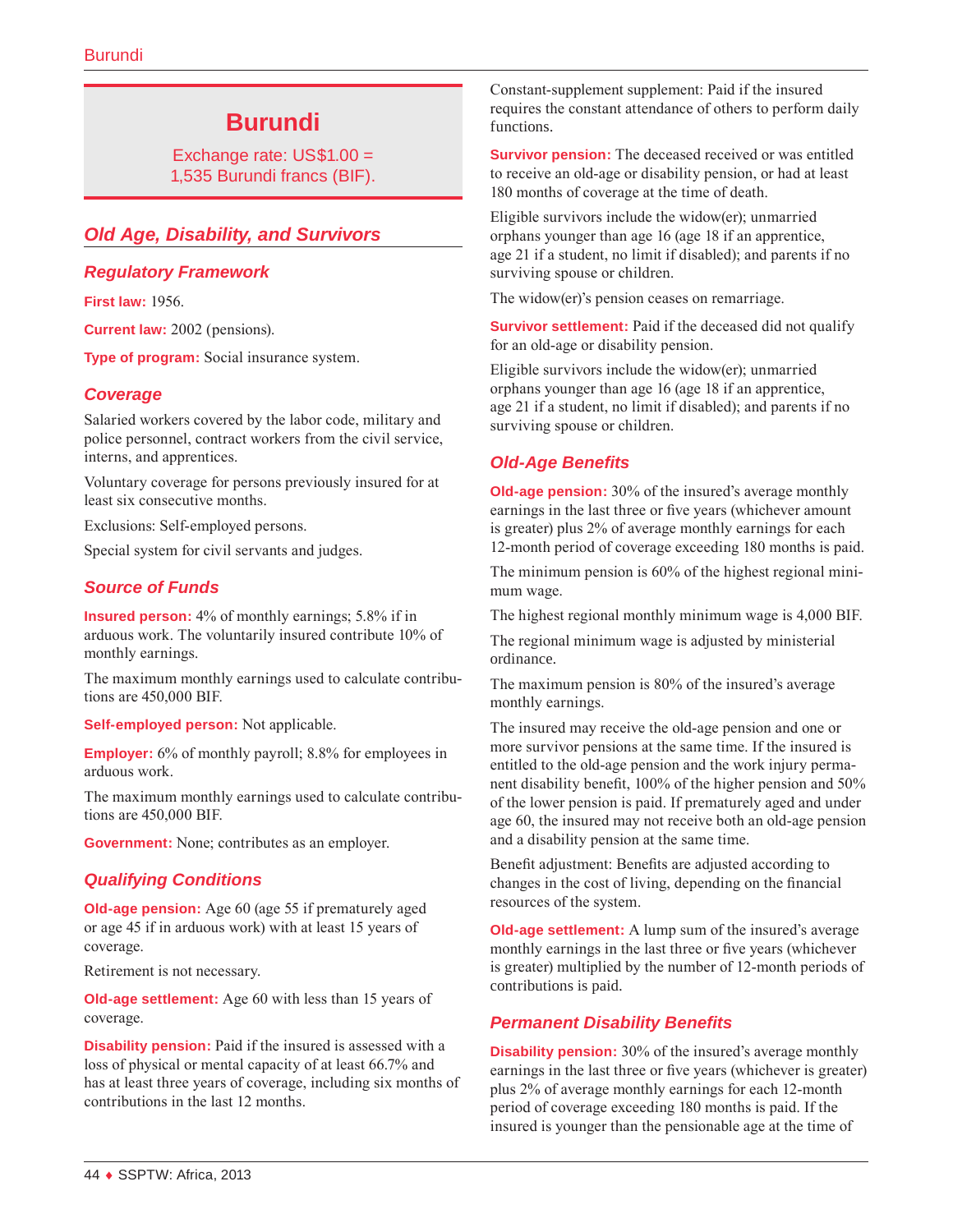the claim, a six-month contribution period is credited for each year the insured is younger than the pensionable age.

The minimum pension is 60% of the highest regional minimum wage.

The highest regional monthly minimum wage is 4,000 BIF.

The regional minimum wage is adjusted by ministerial ordinance.

The maximum pension is 80% of the insured's average monthly earnings.

Constant-attendance supplement: 50% of the disability pension is paid.

The insured may receive the disability pension and one or more survivor pensions at the same time. If the insured is entitled to the disability pension and the work injury permanent disability pension, only the highest pension is paid. If prematurely aged and younger than age 60, the insured may not receive both an old-age pension and a disability pension.

Benefit adjustment: Benefits are adjusted according to changes in the cost of living if the award is permanent or the insured is aged 60 or older, depending on the financial resources of the system.

## *Survivor Benefits*

**Spouse's pension:** 50% of the old-age or disability pension the deceased received or was entitled to receive is paid to a widow(er).

The pension ceases on remarriage.

**Orphan's pension:** 25% of the old-age or disability pension the deceased received or was entitled to receive is paid to each eligible orphan; 40% to each full orphan.

**Dependent parent's and grandparent's pension:** If there are no other eligible survivors, 25% of the old-age or disability pension the deceased received or was entitled to receive is paid to each dependent parent or grandparent.

All survivor benefits combined must not exceed 100% of the deceased's pension.

The survivor can receive a survivor pension and an old-age pension or disability pension at the same time.

Benefit adjustment: Benefits are adjusted according to changes in the cost of living, depending on the financial resources of the system.

**Survivor settlement:** A lump sum equal to a percentage of the old-age or disability pension the deceased received or was entitled to receive at the pensionable age is paid.

#### *Administrative Organization*

Ministry of Civil Service, Labor and Social Security provides general supervision.

National Social Security Institute, managed by a tripartite board and a director, administers the program.

## *Sickness and Maternity*

#### *Regulatory Framework*

The 1993 labor code requires employers to pay 66.7% of wages for sick leave for up to three months each calendar year and to provide medical care for workers and their dependents.

If the woman has at least six months of service during the year before the expected date of childbirth, the 1993 labor code requires employers to pay 50% of wages for maternity leave of up to 12 weeks (14 weeks if there are complications arising from pregnancy or childbirth), including at least six weeks after childbirth.

A 1984 provision established a medical assistance program to provide medical, surgical, maternity, hospital, dental, and pharmaceutical services to needy persons.

The 1980 law (health insurance) provides for medical benefits for civil servants and military personnel.

# *Work Injury*

#### *Regulatory Framework*

**First law:** 1949.

**Current law:** 2002 (pensions).

**Type of program:** Social insurance system.

#### *Coverage*

Salaried workers covered by the labor code, including agricultural workers, apprentices, trainees, and military and police personnel.

Exclusions: Self-employed persons.

## *Source of Funds*

**Insured person:** None.

**Self-employed person:** Not applicable.

**Employer:** 3% of covered monthly payroll.

The maximum monthly earnings used to calculate contributions are 80,000 BIF.

**Government:** None; contributes as an employer.

## *Qualifying Conditions*

**Work injury benefits:** There is no minimum qualifying period. Accidents that occur while commuting to and from work are covered.

## *Temporary Disability Benefits*

**Temporary disability benefit:** 66.7% of the insured's average daily earnings up to a maximum is paid from the 31st day after the disability began (from the second day for a commuting accident or if the costs of the accident are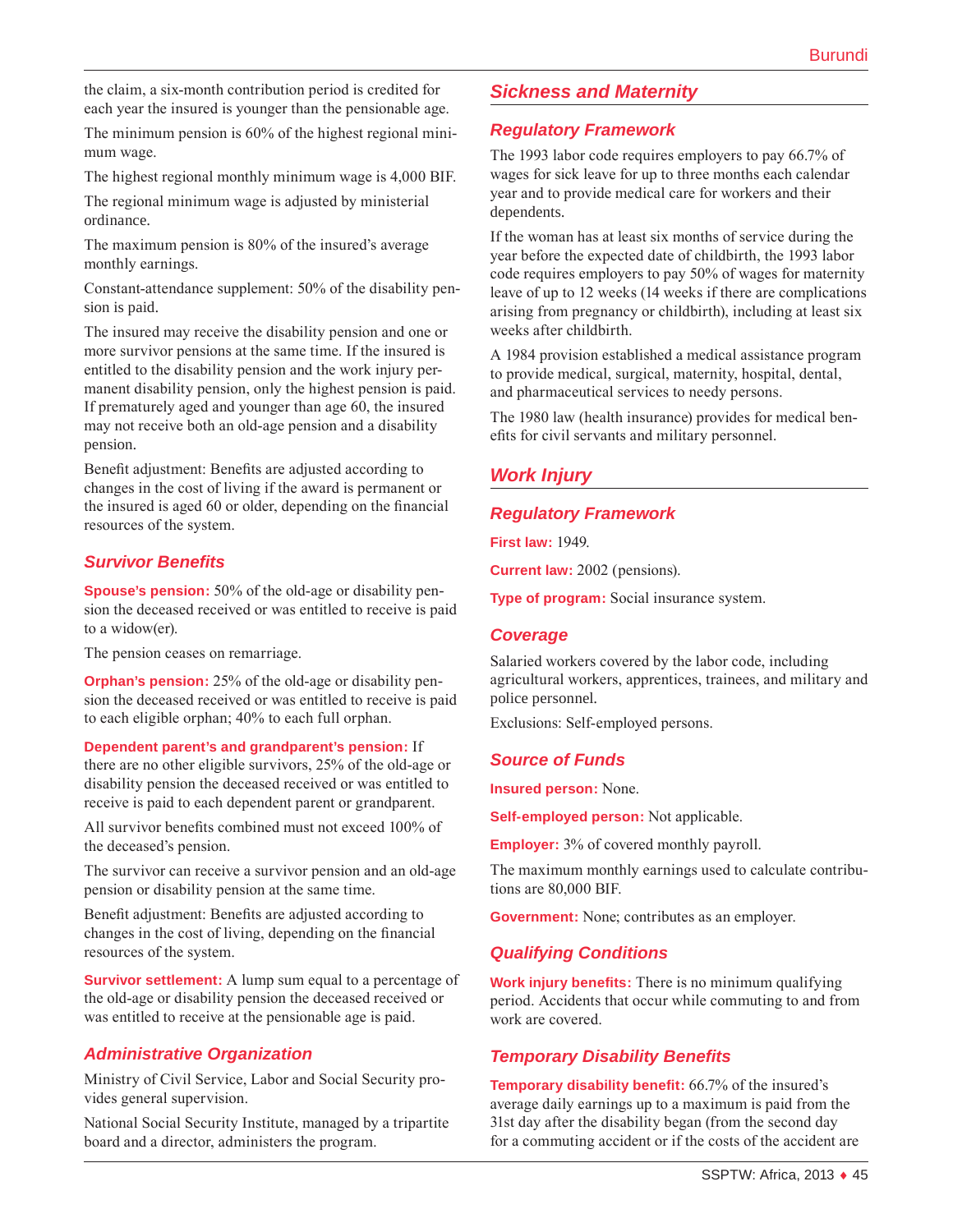met by the employer) for the total period of incapacity for work, up to six months from the date of the accident. The insured's salary is suspended while receiving temporary disability benefits.

The average daily earnings used to calculate benefits are based on earnings in the three calendar months before the month the accident occurred.

The minimum benefit is the regional minimum wage (from 105 BIF to 160 BIF a day).

The minimum wage is adjusted by ministerial ordinance.

## *Permanent Disability Benefits*

**Permanent disability pension:** If the insured is assessed with a total disability, 100% of the insured's average monthly earnings up to a maximum is paid.

The pension may be paid as a lump sum after five years, subject to conditions.

The average monthly earnings used to calculate benefits are based on earnings in the three calendar months before the month the accident occurred.

Partial disability: If the assessed degree of disability is less than 100%, a percentage of the full disability is paid according to the assessed degree of disability; a lump sum is paid for less than a 15% assessed degree of disability.

Constant-attendance supplement: If the insured requires the constant attendance of others to perform daily functions, 50% of the disability pension is paid.

If the insured is entitled to receive the old-age pension and the work injury permanent disability benefit, 100% of the higher pension and 50% of the lower pension is paid. If the insured is entitled to both the nonwork injury disability pension and the work injury permanent disability pension, only the highest pension is paid.

Benefit adjustment: Benefits are adjusted according to changes in the cost of living, depending on the financial resources of the system.

## *Workers' Medical Benefits*

**Medical benefits:** Benefits include medical and surgical care, hospitalization, laboratory services, medicine, dental care, transportation, physical therapy, eyeglasses, and rehabilitation.

## *Survivor Benefits*

**Spouse's pension:** 50% of the old-age or disability pension the deceased received or was entitled to receive with a permanent total disability is paid to a widow(er).

The pension ceases on remarriage.

Remarriage settlement: A lump sum of six months of pension is paid to the widow(er).

**Orphan's pension:** 20% of the old-age or disability pension the deceased received or was entitled to receive if assessed with a permanent total disability is paid to each orphan younger than age 16 (age 21 if a student, no limit if disabled); 40% to each full orphan.

#### **Dependent parent's and grandparent's pension:** If

there are no other eligible survivors, 20% of the old-age or disability pension the deceased received or was entitled to receive if assessed with a permanent total disability is paid to each dependent parent or grandparent.

All survivor benefits combined must not exceed 100% of the old-age or disability pension the deceased received or was entitled to receive if assessed with a permanent total disability.

Benefit adjustment: Benefits are adjusted according to changes in the cost of living, depending on the financial resources of the system.

**Funeral grant:** A lump sum of 30 times the deceased's average daily earnings is paid, up to a maximum.

The average earnings used to calculate benefits are based on the deceased's earnings in the three calendar months before the month the accident occurred.

The minimum grant is 60,000 BIF.

#### *Administrative Organization*

Ministry of Civil Service, Labor and Social Security provides general supervision.

National Social Security Institute, managed by a tripartite board and a director, administers the program.

National Social Security Institute and public or approved private medical institutions provide medical services.

# *Family Allowances*

#### *Regulatory Framework*

**First law:** 1971.

**Current law:** 1977 (family benefits).

**Type of program:** Employment-related system.

#### *Coverage*

Salaried workers covered by the labor code and apprentices. Exclusions: Self-employed persons. Special system for civil servants.

#### *Source of Funds*

**Insured person:** None. **Self-employed person:** Not applicable. **Employer:** The total cost.

**Government:** None.